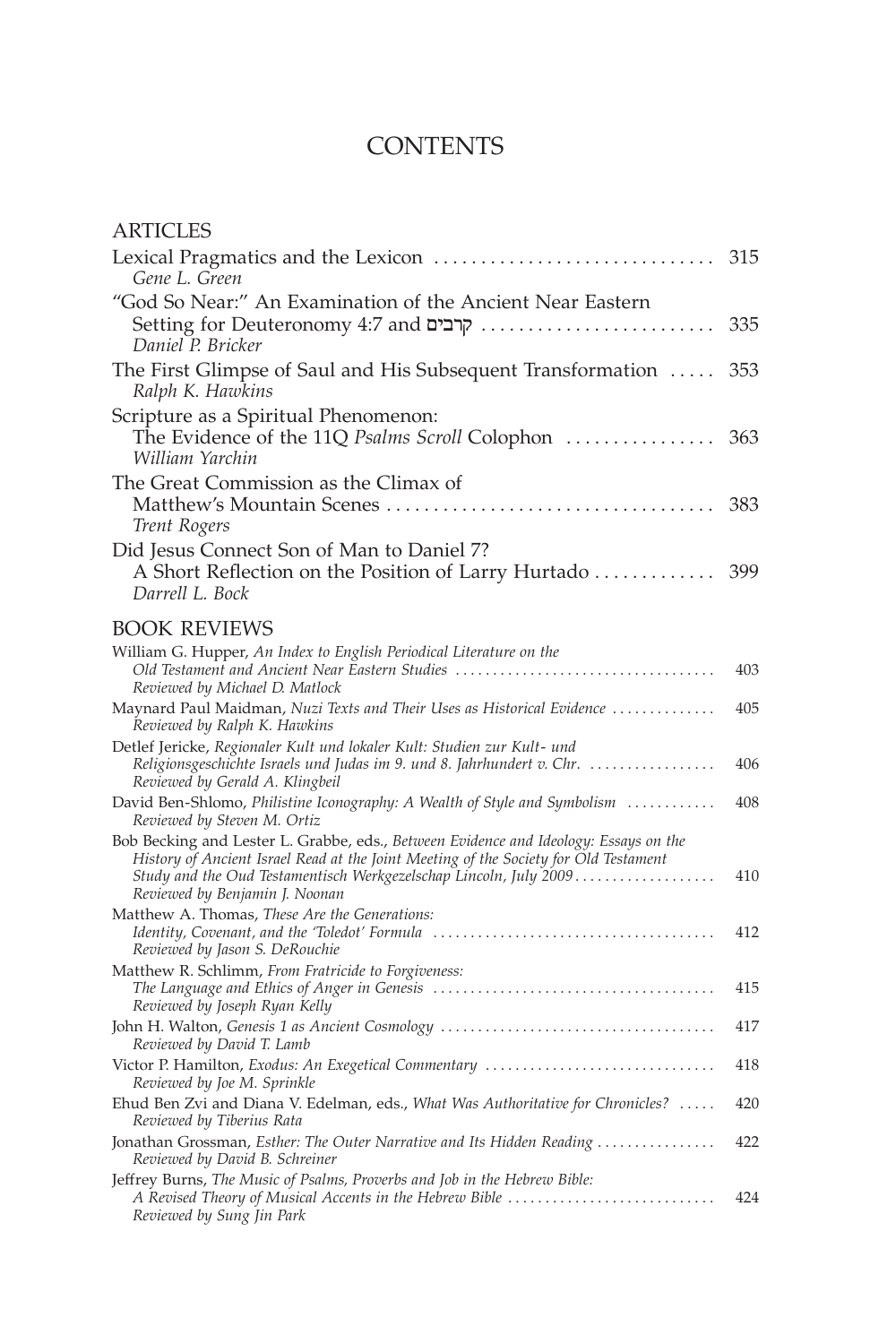| Reviewed by Larisa Levicheva                                                                                                                                                                 | 426 |
|----------------------------------------------------------------------------------------------------------------------------------------------------------------------------------------------|-----|
| Paul J. Griffiths, Song of Songs<br>Reviewed by Stephen J. Lennox                                                                                                                            | 428 |
| Christopher B. Hays, Death in the Iron Age II and in First Isaiah<br>Reviewed by Gary V. Smith                                                                                               | 429 |
| Leslie C. Allen, A Liturgy of Grief: A Pastoral Commentary on Lamentations<br>Reviewed by Lael Caesar                                                                                        | 431 |
| Marcus K. M. Tso, Ethics in the Qumran Community: An Interdisciplinary Investigation<br>Reviewed by Don Garlington                                                                           | 432 |
| Charles A. Anderson, Philo of Alexandria's Views of the Physical World<br>Reviewed by J. Brian Tucker                                                                                        | 434 |
| Kenneth R. Jones, Jewish Reactions to the Destruction of Jerusalem in A.D. 70:<br>Reviewed by Daniel M. Gurtner                                                                              | 435 |
| Reviewed by Christian Askeland                                                                                                                                                               | 436 |
| Heinrich von Siebenthal, Griechische Grammatik zum Neuen Testament<br>Reviewed by Eckhard J. Schnabel                                                                                        | 438 |
| Chris Keith and Larry W. Hurtado, eds., Jesus among Friends and Enemies:<br>Reviewed by Matthew D. Jensen                                                                                    | 441 |
| Christian Stettler, Das letzte Gericht: Studien zur Endgerichtserwartung<br>Reviewed by Peter H. Davids                                                                                      | 442 |
| Reviewed by Matthew Y. Emerson                                                                                                                                                               | 444 |
| Nicolas Farelly, The Disciples in the Fourth Gospel:<br>A Narrative Analysis of Their Faith and Understanding<br>Reviewed by Brian C. Dennert                                                | 445 |
| Patricia Walters, The Assumed Authorial Unity of Luke and Acts:<br>Reviewed by Osvaldo Padilla                                                                                               | 446 |
| Martin Hengel, Saint Peter: The Underestimated Apostle<br>Reviewed by Alec J. Lucas                                                                                                          | 448 |
| Harm-Jan Inkelaar, Conflict over Wisdom:<br>Reviewed by Yongbom Lee                                                                                                                          | 449 |
| David J. Rudolph, A Jew to the Jews:<br>Jewish Contours of Pauline Flexibility in 1 Corinthians 9:19–23<br>Reviewed by Joel Willitts                                                         | 451 |
| Thomas R. Schreiner, Exegetical Commentary on the New Testament: Galatians<br>Reviewed by Kent L. Yinger                                                                                     | 452 |
| Chad T. Pierce, Spirits and the Proclamation of Christ: 1 Peter 3:18–22 in Light of<br>Sin and Punishment Traditions in Early Jewish and Christian Literature<br>Reviewed by Peter H. Davids | 454 |
| Mark B. Stephens, Annihilation or Renewal? The Meaning and Function<br>Reviewed by James P. Sweeney                                                                                          | 455 |
| Reviewed by Craig L. Blomberg                                                                                                                                                                | 458 |
| Wolfgang Kraus, Beiträge zur urchristlichen Theologiegeschichte<br>Reviewed by Joel White                                                                                                    | 460 |
| Reviewed by Eckhard J. Schnabel                                                                                                                                                              | 461 |
|                                                                                                                                                                                              | 465 |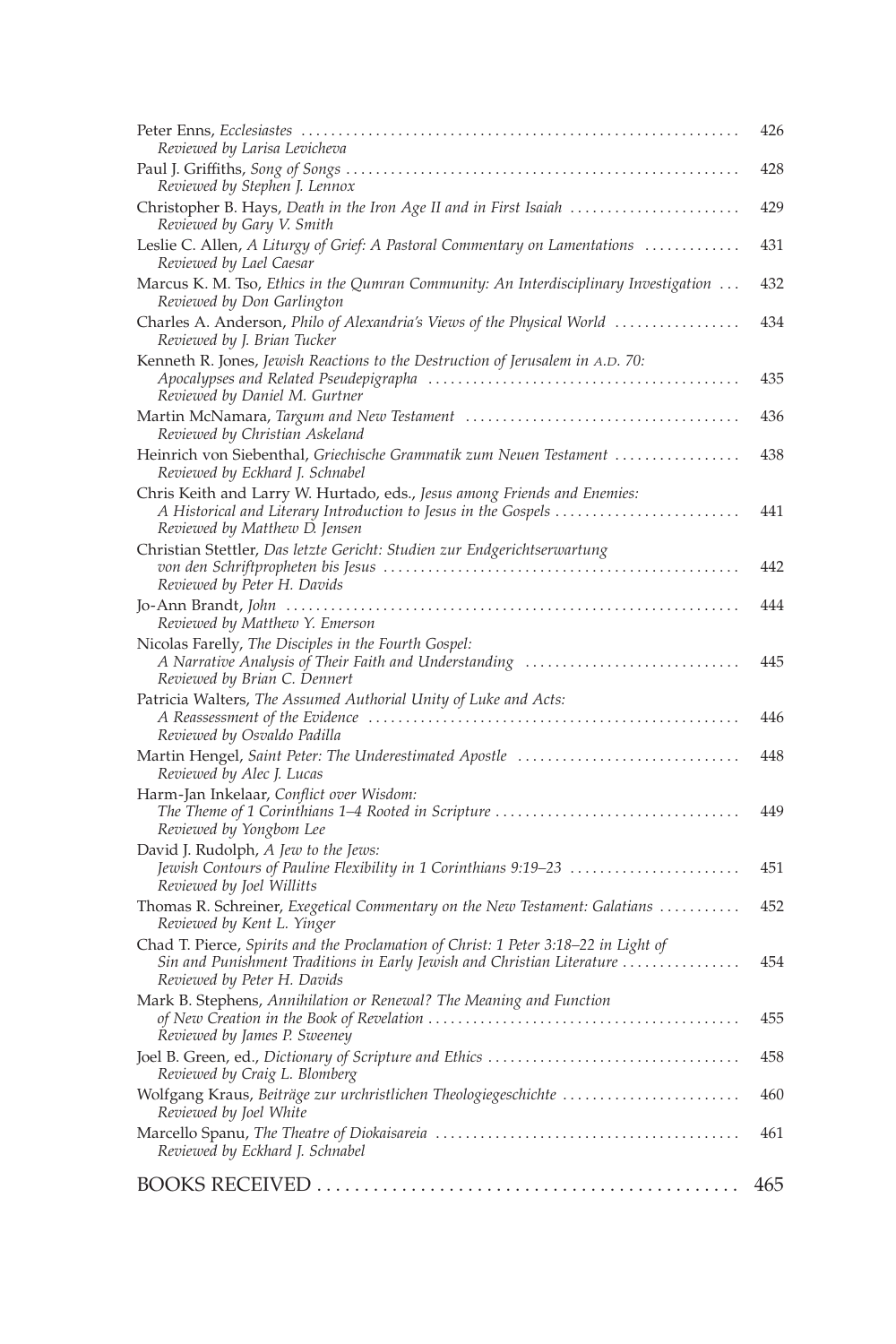ture. Whitelam then turns to the maps of Palestine made by the cartographer John Speed during the 16th and 17th centuries, arguing that these maps reflect the concerns of their time. His main point is that conceptions of the Bible "hold a dominant position within our discipline" and remain "deeply embedded in the popular and political imaginations" (p. 211).

This volume brings together a group of accomplished scholars. It contains essays on a variety of topics that span the emergence of Israel through the Hellenistic period, portraying a multi-faceted view of the role ideology can play in biblical studies. Moreover, it contains several significant contributions to the field, some of which relate to the in-vogue topic of cultural memory.

On the other hand, several of the book's essays are unnecessarily skeptical toward the Hebrew Bible. Whitelam, for example, criticizes recent biblical histories such as Iain Provan, V. Philips Long, and Tremper Longman III's *A Biblical History of Israel*, contending that works such as these reinforce flawed cultural memories of Israel's past. Becking likewise exhibits skepticism toward the OT's portrayal of David. Thankfully, the contributions by Koster and Naʾaman consider the biblical record a more reliable source and counter this skepticism.

As an additional critique, several chapters present speculative historical reconstructions. For example, Mayes bases his main arguments on Rainer Albertz's idea (from his *A History of Israelite Religion in the Old Testament Period*) that Solomon's corvée labor created the cultural memory from which the exodus originated. He simply takes it for granted that Albertz is correct and gives little convincing evidence as to why this particular cultural memory is the one that formed the backdrop of the exodus: if one were going to argue along these lines, why not think that the Late Bronze Age Egyptian presence in Canaan, for example, is behind the exodus traditions? In any case, Mayes fails to interact with studies such as that of James K. Hoffmeier (*Israel in Egypt: The Authenticity of the Exodus Tradition*) that support the plausibility of the exodus narratives and indicate that they need not simply be the product of cultural memory.

In sum, although not always as free from ideology as the title might indicate, *Between Evidence and Ideology* provides an excellent window into the current state of ancient Israelite history and historiography.

> *Benjamin J. Noonan Hebrew Union College*

Matthew A. Thomas.*These Are the Generations: Identity, Covenant, and the "Toledot" Formula.* Library of Hebrew Bible/Old Testament Studies 551. New York: T. & T. Clark, 2011. Pp. xvii + 153. ISBN 978-0-567-15141-4. \$120.00 cloth.

This study of the function and significance of the *toledot* formula in the Pentateuch ("these are the generations of") is a revision of the author's doctoral dissertation, completed under T. J. Schneider at Claremont School of Theology. Following an introduction that overviews the study's thesis and methodological foundations, the book contains five chapters, which include an overview of the *toledot* formula's syntax, semantics, and function (ch. 1), the identification

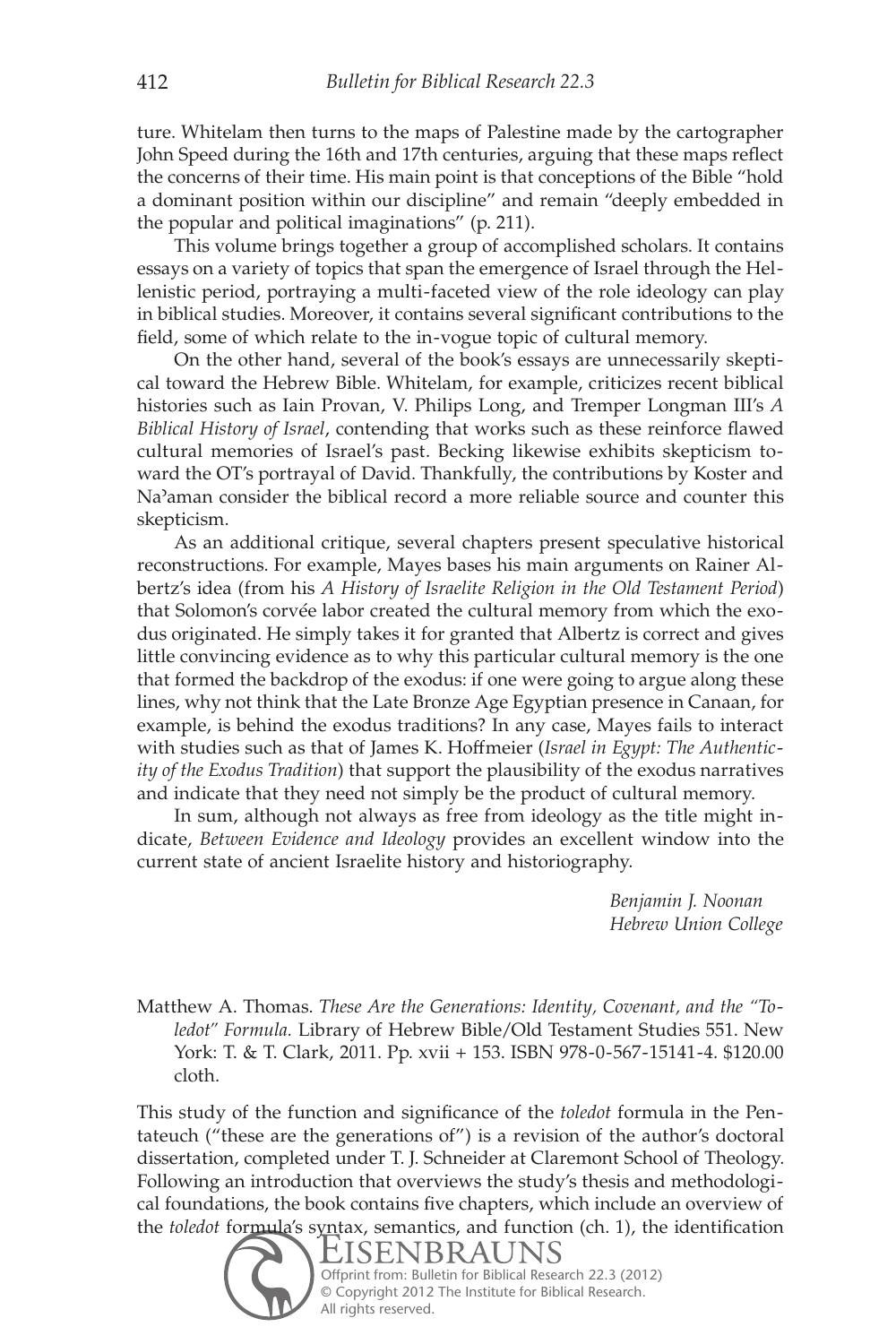and evaluation of the *toledot* formula's syntactical variations (ch. 2), an assessment of the role of genealogies in shaping the Genesis narrative (ch. 3), an argument for covenants serving as the primary agents for narrowing focus in the plot of the Pentateuch (ch. 4), and a synthesis of findings, conclusions, and implications (ch. 5). The book concludes with an extended bibliography and indexes to primary sources, subjects, authors, and Hebrew words and phrases.

Thomas employs textlinguistic and rhetorical analysis of the Pentateuch's final form to argue that the 11 instances of the *toledot* formula in Genesis work with the single appearance in Num 3:1 to shape the overall structure and theological focus of the Pentateuch. The five instances of the *toledot* formula that stand independent without coordination initiate main sections and highlight a narrowing of focus within the plot (Gen 2:4; 5:1; 6:9; 11:10; 37:2). In contrast, those occurrences that begin with the conjunction *waw* introduce secondary, subordinate units within the main units. With this, the *toledot* introducing narrative or linear genealogies focus on primary characters and highlight a narrowing of focus from all creation (heavens and earth) to all humanity (Adam) to all living humanity (Noah) to a subset of all living humanity (Seth) to Israel (Jacob). In contrast, the segmented genealogies preserve the family lines of secondary characters, which normally play little role in the ensuing drama. Finally, the way in which narrowing in the plot occurs is influenced by the divine-human covenants made through Noah, Abraham, and Moses.

Thomas's study includes some helpful methodology, observations, and deductions, but it is also challenged by inadequate interaction with key secondary sources, some methodological flaws, and some unconvincing conclusions. First, his use of discourse analysis provides fresh and persuasive arguments for the *toledot* formulas serving as headings, rather than postscripts (pp. 31–41). What is missing from his discussion, however, is any interaction with the P. J. Wiseman–R. K. Harrison colophon hypothesis or with recent dissertations by S. W. Kempf (University Laval, Quebec, 1995) and C. L. Beckerleg (Harvard University, 2009), both of which argue for a Janus-function of the *toledot* formula.

Second, Thomas is one of the few Genesis scholars (see also U. Cassuto [1964] and P. Weimer [1974]) to observe the structurally significant alteration between asyndetic and coordinate *toledot* headings. The result is that Genesis is seen to have 5 rather than 11 (or 10) main divisions (pp. 69–72). The thesis is all the more compelling in light of Thomas's observation that the steps in the plot at which focus successively narrows from all humanity to Israel happen at the initiation points of each main division (p. 73). One of the important implications of this thesis, which Thomas himself only hints at (p. 59), is that the traditional break at Gen 12 between the Primeval and Patriarchal Histories is in need of refinement, for the *toledot* of Terah in 11:27 begins with *waw* and the asyndetic *toledot* of Shem in 11:10 is seen as *anticipatory* of what follows.

Third, in Thomas's helpful discussion of linear and segmented genealogies, he suggests that the latter function to preserve the memory of the rejected lines before focusing again on the direct ancestors of Israel (p. 87). While certainly correct, this view fails to clarify *why* the author would apply to the genealogies predominantly focused on Israel's neighbors a disjointed, cumbersome style, which by nature causes the reader to pause and reflect more (in contrast to the linear genealogies in chs. 5 and 11, which include fast narrative pacing by covering only a single descendant in each generation). I suggest the reason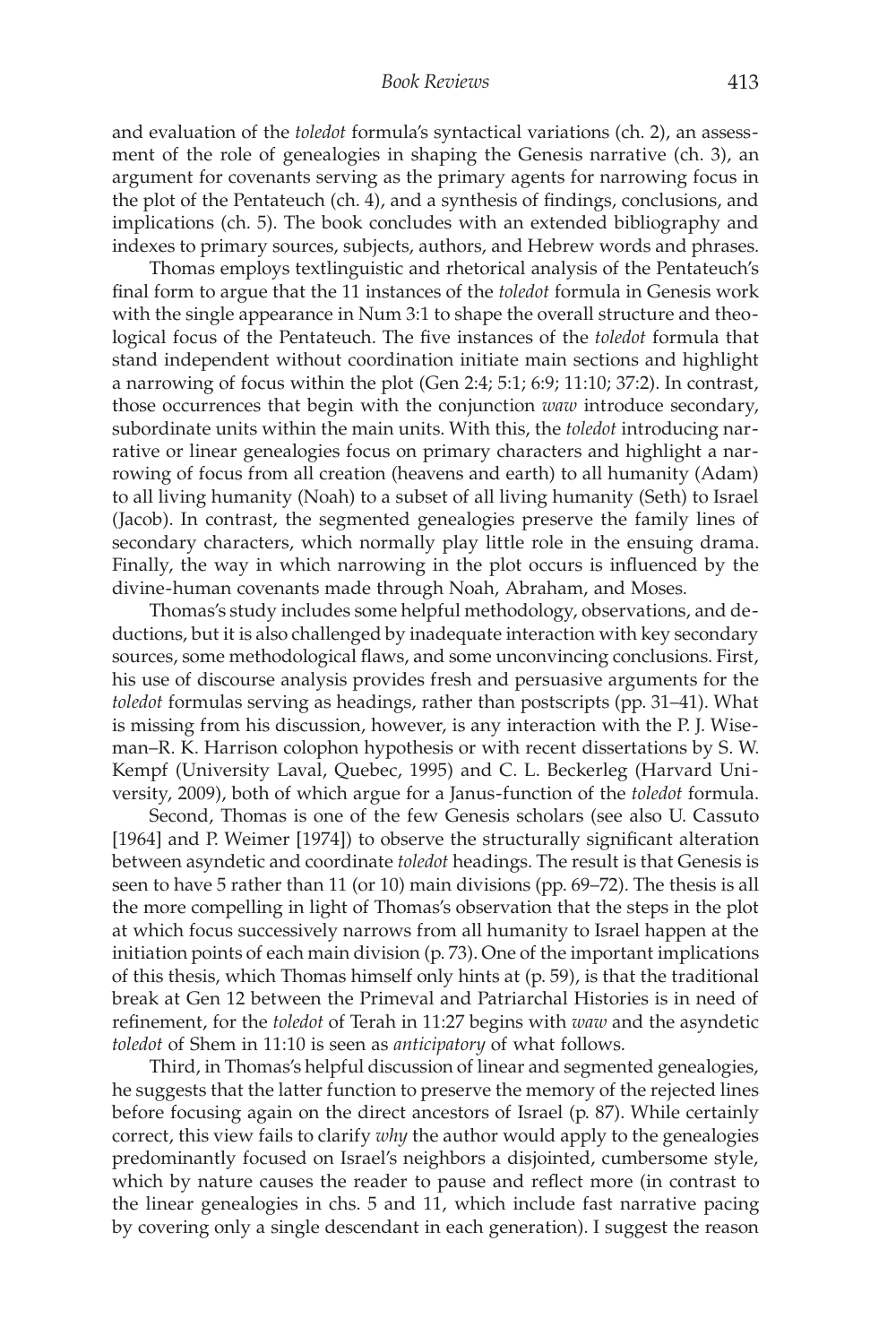aligns with God's global kingdom purposes highlighted in Genesis (e.g., Gen 1:28; 3:15; 12:2–3; 17:5–7; 22:17b–18; 49:8, 10): the segmented genealogies are there ever to remind Israel of their mission field.

Fourth, in ch. 4 Thomas proposes a chiastic arrangement to Genesis that only generally aligns with the book's formal divisions established earlier in the study (pp. 106–11). Disappointedly, Thomas's assessment lacks a rigorous appropriation of theme- or catch-words, as is characteristic of convincing chiastic arrangements. He also fails to interact at all with numerous significant studies on the book's structure (e.g., G. Rendsburg [1986] and the five studies he builds on, I. M. Kikawada and A. Quinn [1987], or D. A. Garrett [1990]). With this, because the book of Genesis gives the greatest narrative weight to the patriarchal promise stories and because the plot so obviously emphasizes Israel's heritage and mission and the world's hope in the curse-overcoming deliverer, it seems very strange that Thomas highlights the sanctuary motif and cultic imagery as the dominant thrust of the book and sees the Noahic promise and covenant as the central focus. Finally, Thomas concludes that the rhetorical patterns in Genesis are "more fluid than a strictly syntactically defined unit of text would allow" (p. 106). Not only does this assertion call into question his approach, but it also goes against C. A. Smith's first criterion for distinguishing "chiasm of design": author-intended chiasms will show coherence with other clear structures (Ph.D. diss., University of Bristol, 2009).

Fifth, perhaps the most provocative part of Thomas's thesis is his incorporation of Num 3:1 within the *toledot* framework of Genesis. Thomas wrestles desperately to build a bridge between Genesis and Numbers (pp. 95–103), but in the end, his attempt remains unconvincing. In his view, the linear genealogies of Gen 5 and 11 are paralleled in the tribal leader lists of Num 1:5–16 and 3:1–4, and Numbers progresses the narrowing focus, now from Israel in general to its cultic and civil leadership in Aaron and Moses. In contrast, the census list in Num 1:20–47 parallels Genesis's segmented genealogies, which address the rejected line.

There are numerous challenges with this view: (1) All the other "narrowings" of focus came specifically at main (asyndetic) *toledot* units, but Thomas argues that a similar narrowing from Israel as a nation to its leaders is happening at Num 3:1, a *toledot* formula beginning with *waw.* (2) Thomas does not account for the second census list in Numbers, which seems to have a closer relationship with the first than the first does with the genealogies of Genesis. (3) As Thomas himself observes, whereas Genesis used segmented genealogies to address "rejected" lines that play no significant role in the subsequent narrative, Israel as a nation, which shapes the census list, is by no means rejected in the rest of the Pentateuch. Thomas argues the focus is nevertheless on Israel's leaders, but both Numbers and Deuteronomy are explicitly directed at "all Israel" (Num 36:13; Deut 1:1). (4) Although it is true that the narrative plot of Genesis anticipates what follows in Exodus and beyond, the direct focus on Israel in general and Moses in particular that dominate the storyline in Exodus– Deuteronomy seems to distinguish the rest of the Pentateuch from Genesis itself. Indeed, rather than viewing all of Exodus–Numbers as an extended development on the *toledot* of Jacob (Gen 37:2), it seems better to view Genesis as the Pentateuch's introduction—a "Kingdom Prologue." (Thomas actually offers